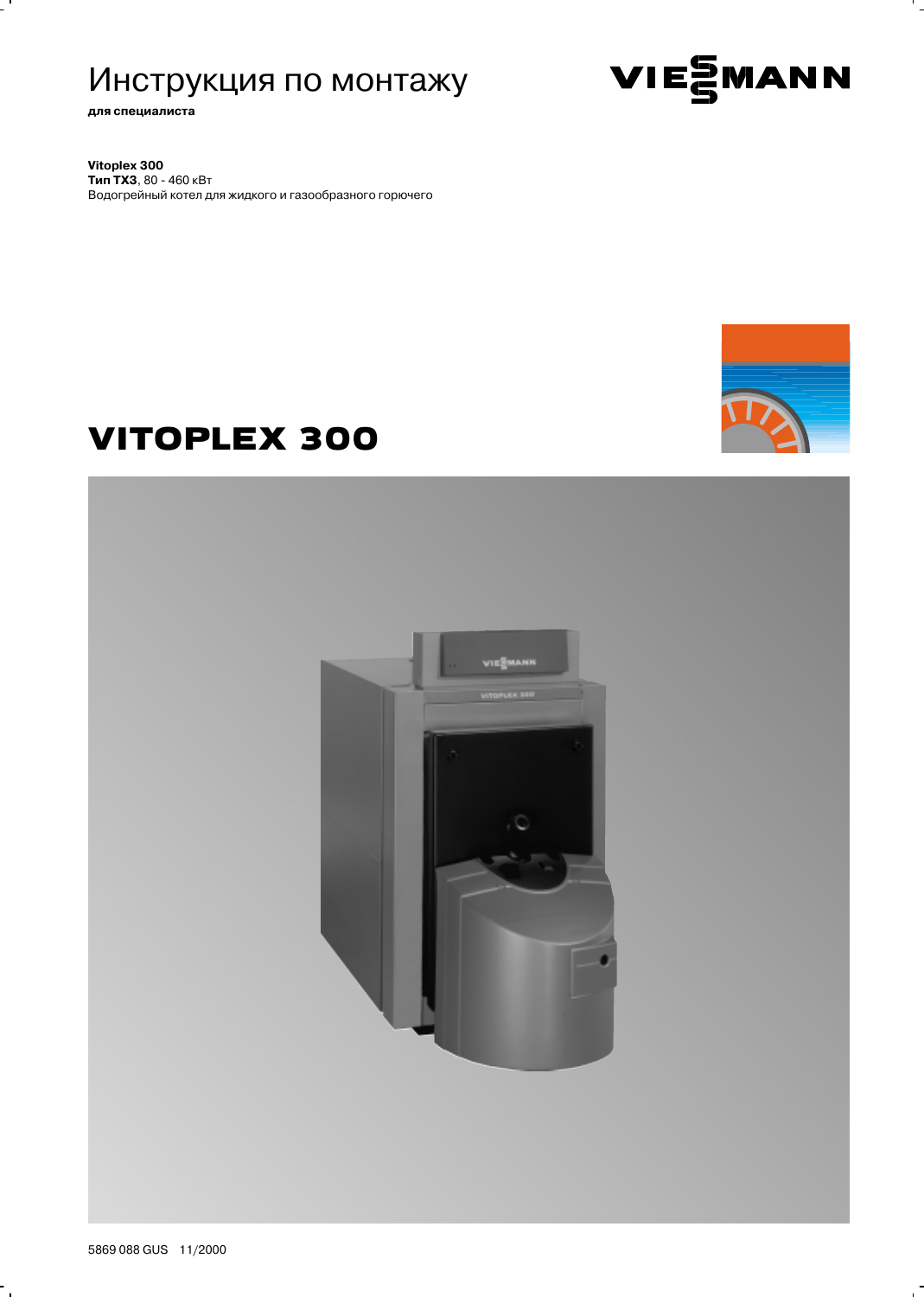# /казания по технике безопасности

Во избежание опасностей, физического и материального ущерба просим строго придерживаться данных указаний по технике безопасности.

#### Правила техники безопасности

Необходимо придерживаться соответствующих правил техники безопасности по DIN, DIN EN, DVGW, TRF и VDE. См. также красный листок "Правила техники безопасности" в прилагаемой документации или в папке "Документация по проектированию Vitotec".

Водогрейные котлы и горелки подлежат уведомлению или разрешительной процедуре согласно правовым положениям, действительным в данной стране.

#### Помещение для установки

Необходимо соблюдать требования к помещению, в котором монтируется установка, изложенные в техническом паспорте или в инструкции по проектированию.

#### Работы на приборе

Монтаж, первичный ввод в эксплуатацию, техническое обслуживание и ремонт прибора должны выполняться уполномоченным квалифицированным персоналом (фирмой по отопительной технике или монтажной организацией, работающей на договорных началах) (см. Нормы EN 50 110, часть 1 и VDE 1000, часть 10).

Перед проведением работ на приборе/ отопительной установке их необходимо обесточить (например, вывернув отдельный предохранитель или выключив главный выключатель) и принять меры по их предохранению от повторного ВКЛЮЧАНИЯ

Это обесточивание должно быть выполнено с помощью разъединителя, который одновременно отсоединяет от сети все незаземленные провода с раствором контактов не менее 3 мм.

При использовании в качестве горючего газа, кроме того, закрыть запорный газовый кран и предохранить его от случайного открытия.

Электрические узлы, приобретенные отдельно, должны пройти типовые испытания.

При проведении работ, связанных с вскрытием контроллера, по внутренним деталям не должен происходить статический разряд.

#### Работы на газопроводке

должны выполняться только слесарем, получившим допуск от ответственной газоснабжающей организации. Выполнить работы по вводу в эксплуатацию газовой установки, предписанные TRGI '86/96 или TRF 1996!

#### ∆ Указание по технике безопасности!

В настоящей инструкции этим сигнальным словом выделена информация, учет которой важен для обеспечения безопасности людей и сохранности материальных ценностей.

#### ∆ Осторожно!

Этим сигнальным словом в настоящей инструкции выделены указания, которых следует придерживаться в целях обеспечения безопасности людей и сохранности материальных ценностей.



Этот символ отсылает к другим инструкциям, которые должны соблюдаться.

### Информация о продукте

Низкотемпературный водогрейный котел для жидкого и газообразного горючего для закрытых отопительных установок по DIN 4751.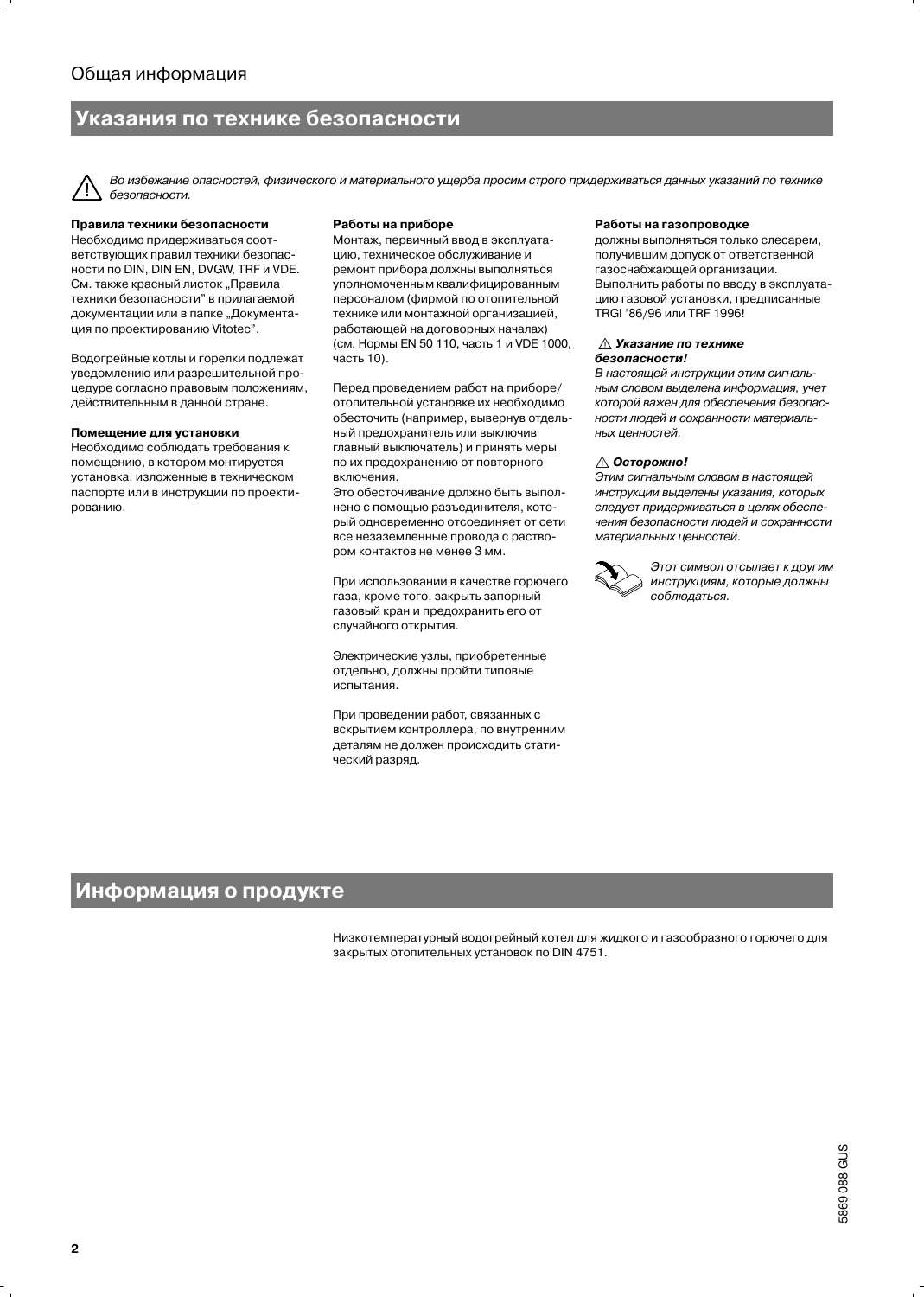# Оглавление

Стр.

۰.

| Общая информация |                                                                                                                      | 2  |
|------------------|----------------------------------------------------------------------------------------------------------------------|----|
|                  | Информация о продукте повеспейский положительной детей в 2                                                           |    |
| Установка        |                                                                                                                      |    |
|                  | Установка и рихтовка котла пополнительно по полной полности.                                                         | 4  |
| Теплоизоляция    | <b>Монтаж теплоизоляции политиантинопользовать политиантинопользовать бездировать бездировать бездировать бездир</b> |    |
|                  |                                                                                                                      | -5 |
|                  | Теплоизоляция передней стенки котла попросождения составивателя и полности.                                          | 5  |
|                  |                                                                                                                      | 6  |
|                  |                                                                                                                      | -6 |
|                  |                                                                                                                      |    |
|                  | Прокладка кабелей горелки повестанностроенности и прокладка кабелей горелки повестанности и так                      |    |
|                  |                                                                                                                      |    |
|                  |                                                                                                                      | 8  |
|                  |                                                                                                                      |    |
|                  |                                                                                                                      |    |
|                  | Подготовка монтажа контроллера пополнительно подделения и по-                                                        |    |
|                  |                                                                                                                      |    |
| Подключения      |                                                                                                                      |    |
|                  | Выполнение подключений со стороны греющего контура  12                                                               |    |
|                  | Выполнение подключения аварийной линии и                                                                             |    |
|                  |                                                                                                                      |    |
|                  |                                                                                                                      |    |
| Горелка          |                                                                                                                      |    |
|                  |                                                                                                                      |    |
|                  |                                                                                                                      |    |
|                  |                                                                                                                      |    |
| Приложение       |                                                                                                                      |    |
|                  | Технические данные политиками по технические данные по так на технические данные по технические действия и техн      |    |

 $\ddot{\phantom{0}}$ 

 $\mathbf{r}$ 

f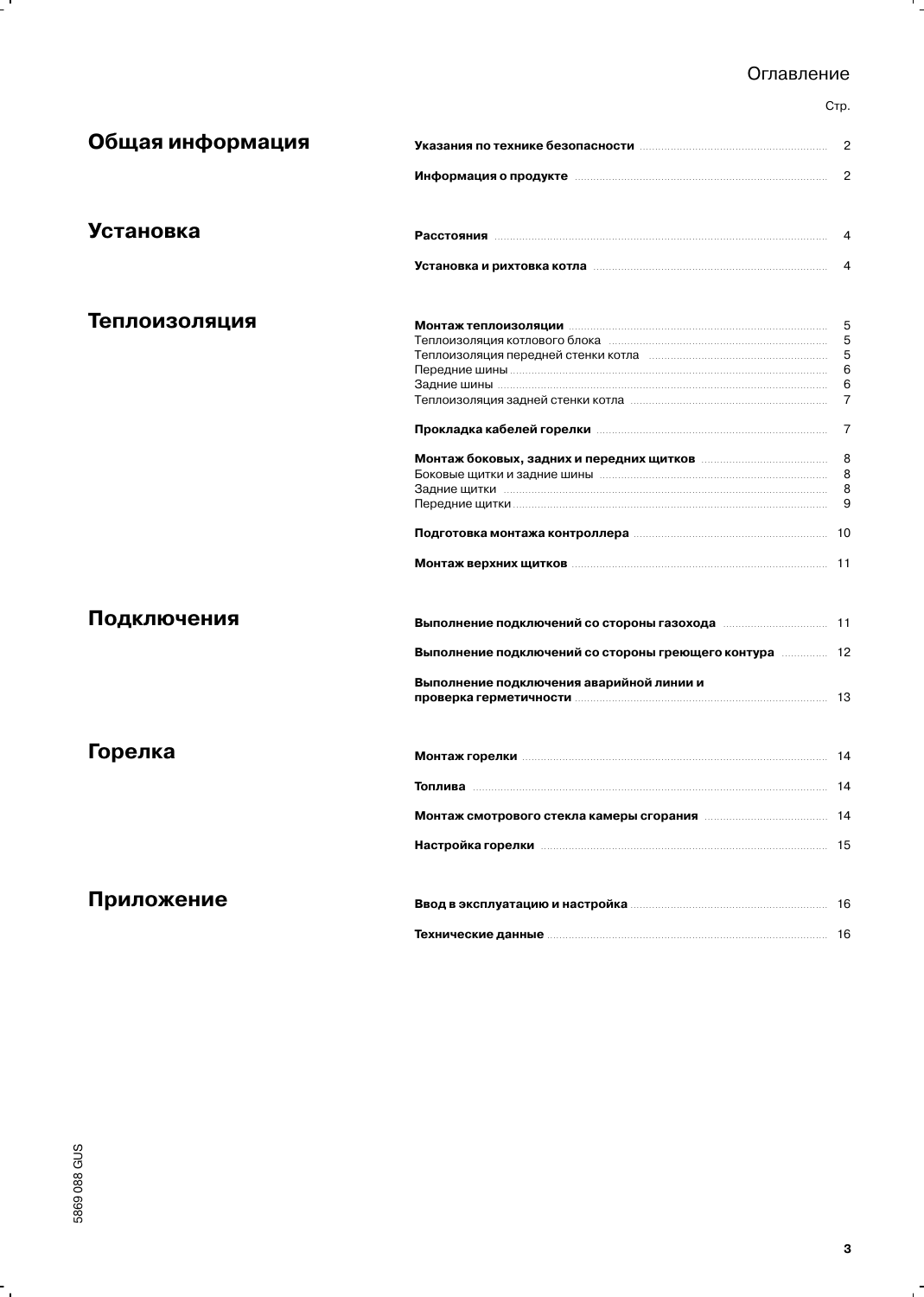# **Установка**

# Расстояния



(A) Водог<br>(B) Горел

| -рейный котел<br>ка                                                  |     |     |     |     |      |     |      |      |      |  |
|----------------------------------------------------------------------|-----|-----|-----|-----|------|-----|------|------|------|--|
| <b>іьная тепловая мощность</b>                                       | кВт | 80  | 105 | 130 | 170  | 225 | 285  | 345  | 405  |  |
| а: Требуемое расстояние от переда<br>водогрейного котла до стены для | MМ  | 800 | 950 | 950 | 1100 | 100 | 1300 | 1350 | 1350 |  |

Для упрощения монтажа и технического обслуживания следует придерживаться указанных размеров расстояний.

При ограниченном пространстве для монтажа достаточно выдержать минимальные расстояния (размеры в скобках); минимальное расстояние 50 мм указано в расчете на то, что перед тем как придвинуть котел к стене или сдвинуть котлы в одну группу, будут смонтированы теплоизоляция и щитки.

В состоянии при поставке установочная плита для горелки установлена таким образом, что поворачивается влево. Перестановкой шарнирных болтов можно добиться поворота установочной плиты для горелки вправо.

| Номинальная тепловая мощность                                                                                                  | кВт | 80                                  | 105 | 130 | 170 | 225 | 285  | 345 | 405  | 460  |
|--------------------------------------------------------------------------------------------------------------------------------|-----|-------------------------------------|-----|-----|-----|-----|------|-----|------|------|
| Размер а: Требуемое расстояние от переда<br>водогрейного котла до стены для<br>демонтажа внутренних труб и<br>чистки газоходов | ΜМ  | 800                                 | 950 | 950 | 100 | 100 | 1300 | 350 | 1350 | 1400 |
| Размер b                                                                                                                       |     | Учесть конструктивную длину горелки |     |     |     |     |      |     |      |      |

### Установка и рихтовка котла



1. Завинтить в шины основания регулировочные винты.

#### Указание!

Регулировочные винты и затвор контрольной трубки находятся в камере сгорания.

2. Горизонтально отрихтовать котел. Специальный фундамент для котла не нужен.

#### Указание!

Рекомендуется установить водогрейный котел на звукопоглощающие подкладки котла или на регулируемые звукопоглощающие опоры.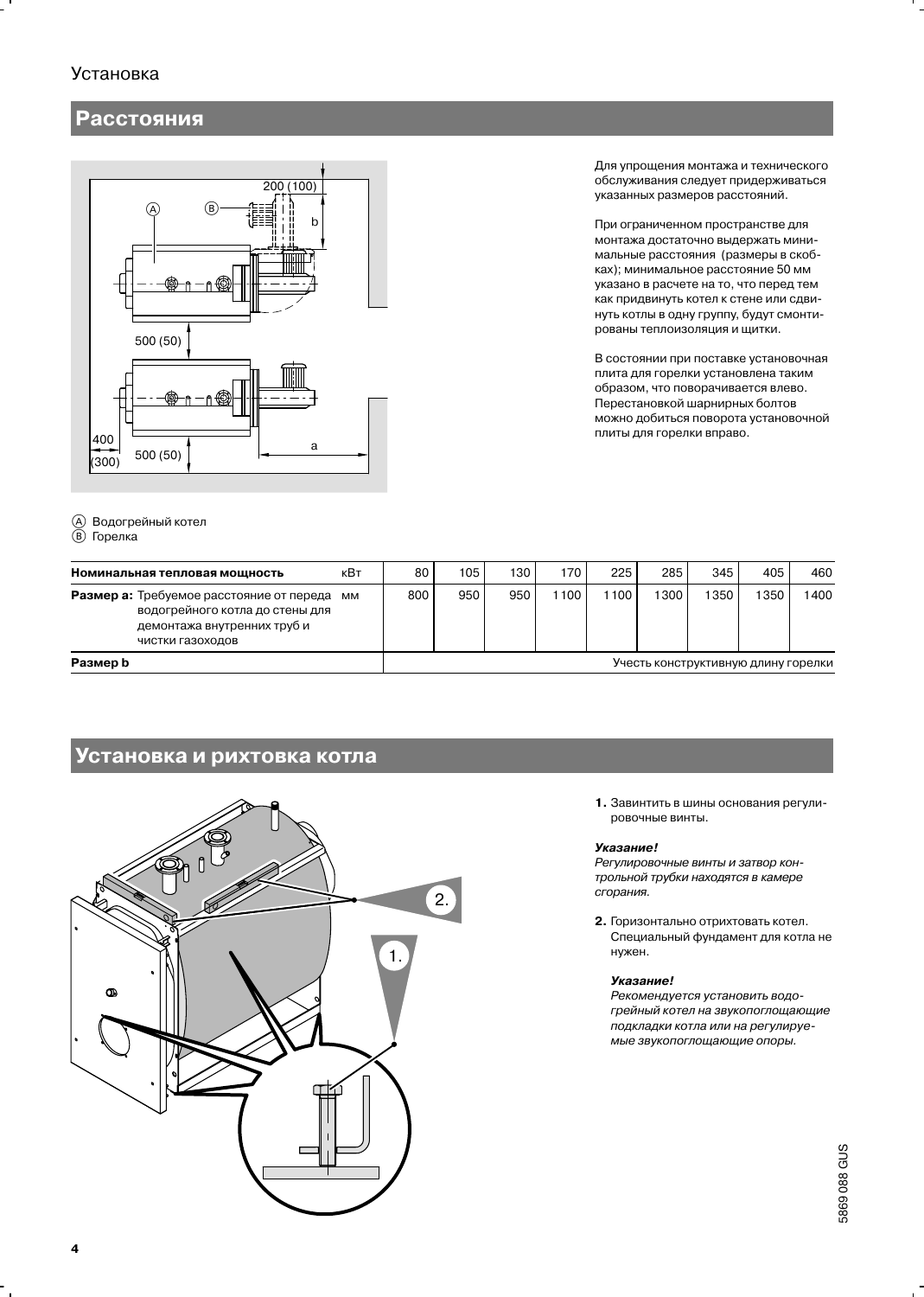# Монтаж теплоизоляции

#### Теплоизоляция котлового блока



- 1. Открыть установочную плиту для горелки.
- 2. Извлечь пакет с фирменной табличкой. Фирменная табличка наклеивается позднее (см. стр. 11 пункт 3).
- 3. Продвинуть под котел теплоизоляционный мат для котлового блока (черной стороной наружу) и обернуть мат вокруг котлового блока.
- 4. Соединить внахлестку оба конца и закрепить соединение пружинящими крючками.

Теплоизоляция передней стенки котла



Надвинуть на установочную плиту для горелки теплоизоляционный мат для передней стенки (при необходимости надрезать). Место реза закрепить пружинящим крючком. Заклеить надрезы прилагаемыми стекловолокнистыми лентами.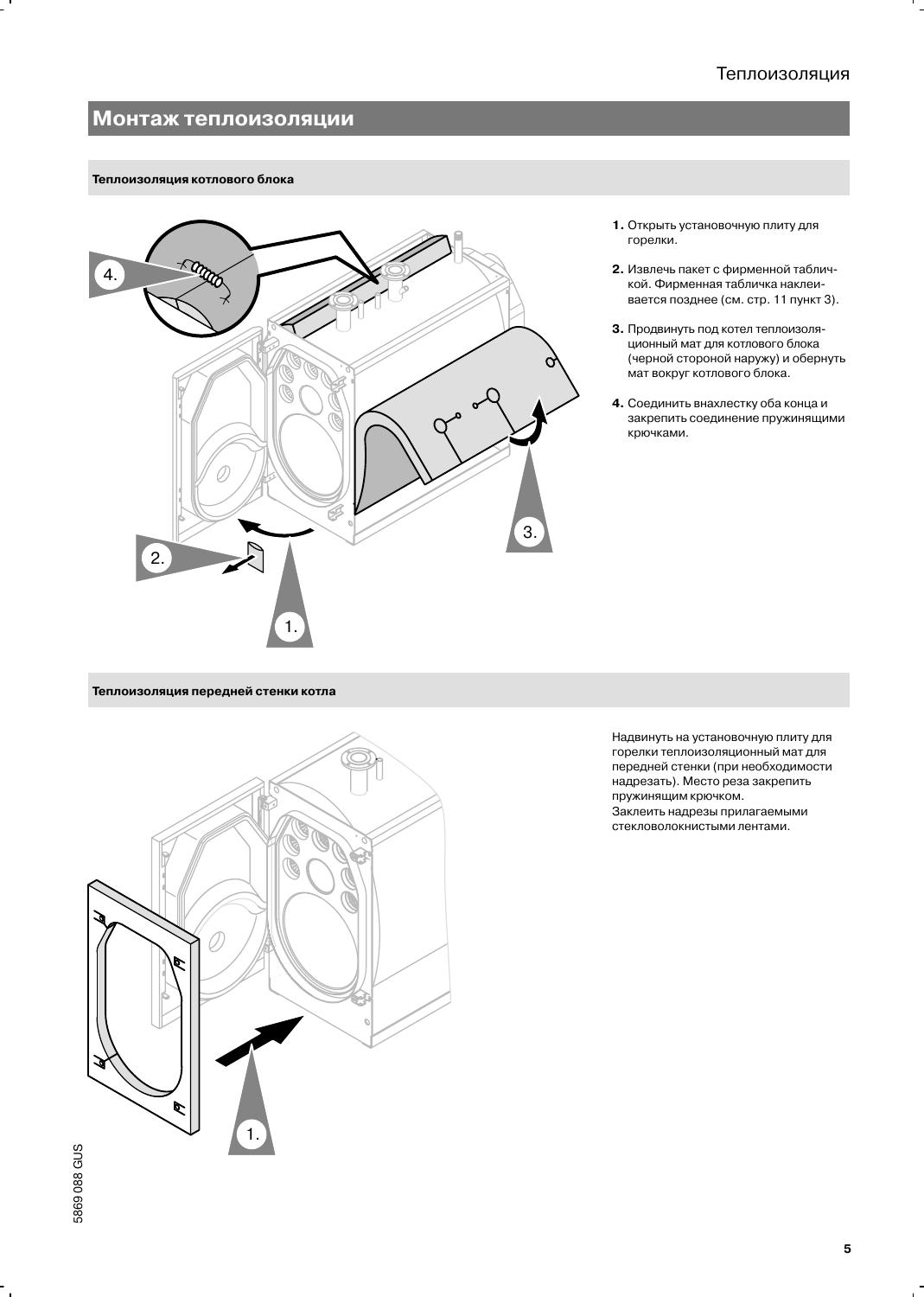# Теплоизоляция

# Монтаж теплоизоляции (продолжение)

#### Передние шины



Прицепить передние шины справа и слева к передней стенке котлового блока и плотно привинтить их.

# Задние шины



- 1. Крепежные уголки прицепить справа и слева барашковыми винтами к задней стенке котлового блока и плотно затянуть.
- 2. Привинтить задние шины справа и слева барашковыми винтами к крепежным уголкам (еще не затягивая их).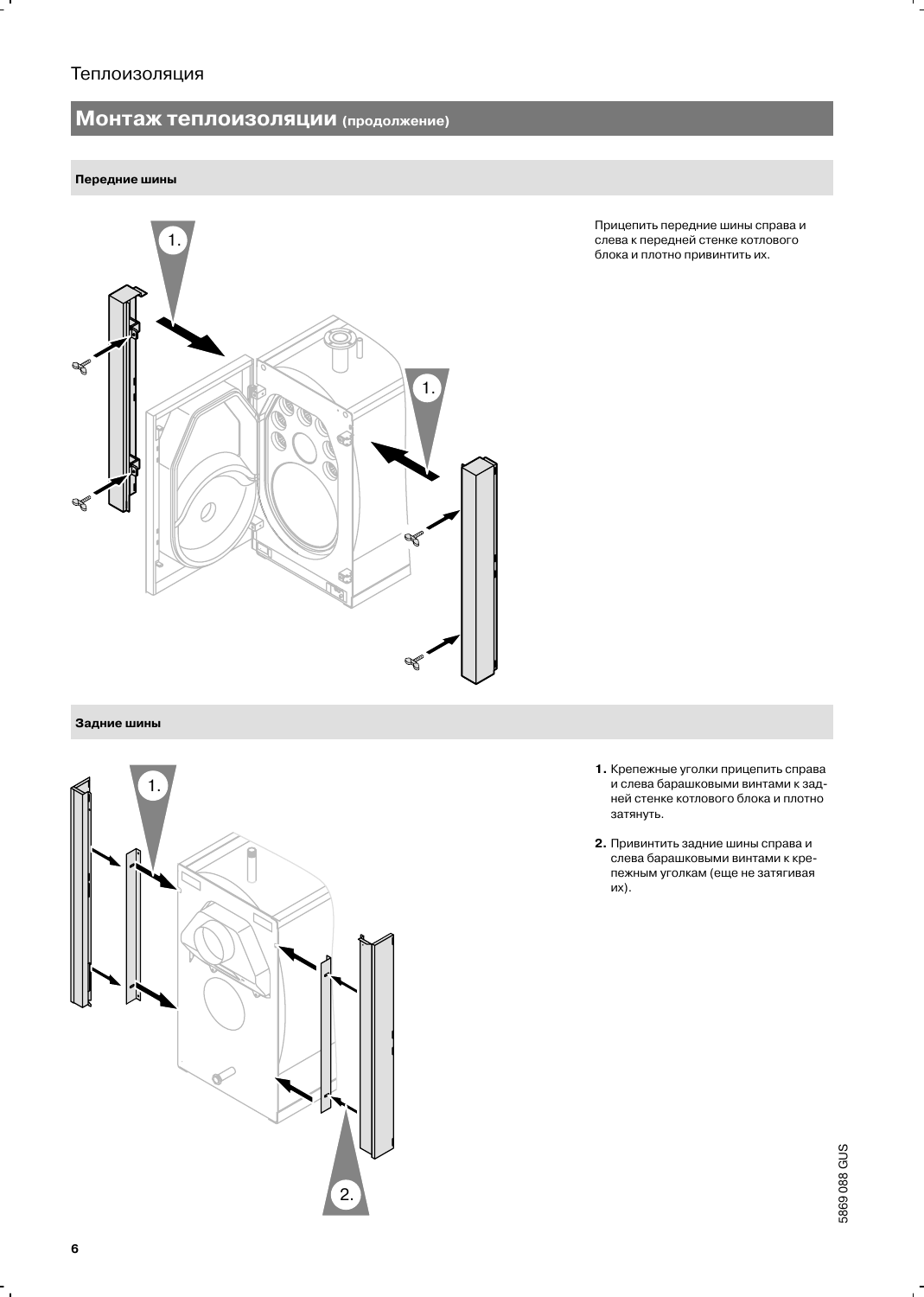# Монтаж теплоизоляции (продолжение)

#### Теплоизоляция задней стенки котла



- 1. Уложить на вытяжку отходящих газов стекломат и придвинуть его к задней стенке котлового блока.
- 2. Установить теплоизоляционный мат задней стенки котлового блока (надрезы заклеить прилагаемыми стекловолокнистыми лентами).
- 3. Уложить выступающий конец внутрь и закрепить его двумя пружинящими крючками.

# Прокладка кабелей горелки



- 1. Пропустить кабели горелки через крепление для разгрузки от натяжения в переднем нижнем щитке и прицепить передний щиток между шинами.
- 2. Проложить кабели горелки вверх.

 $\overline{7}$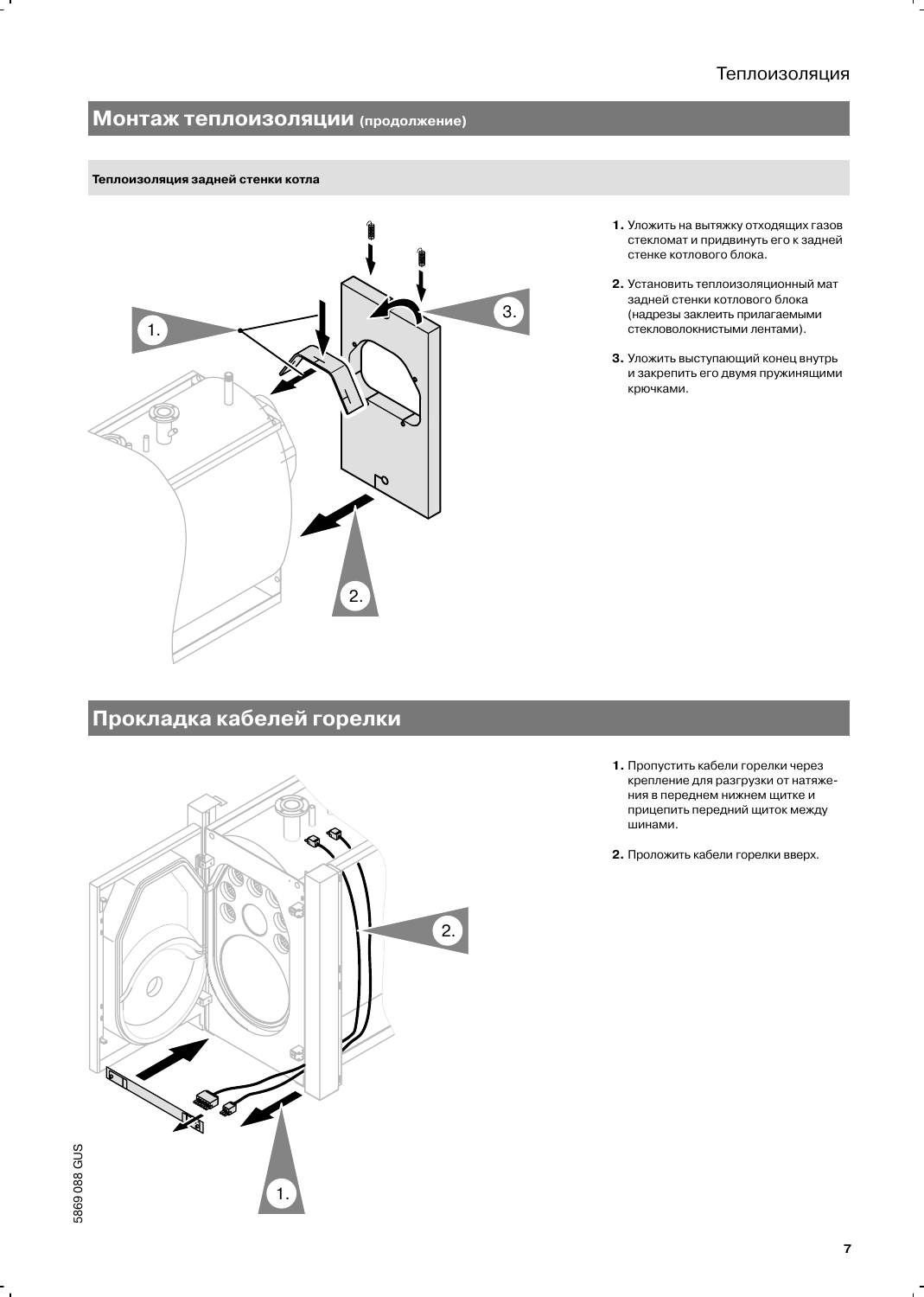# Монтаж боковых, задних и передних щитков

#### Боковые щитки и задние шины



- 1. Прицепить к шинам задние боковые щитки.
- 2. Прицепить к шинам верхние боковые щитки.
- 3. Отрихтовать задние шины и плотно затянуть барашковые винты на крепежных пластинах.

#### Задние щитки



- 1. Прицепить между задними шинами нижний задний щиток.
- 2. Прицепить между задними шинами верхний задний щиток.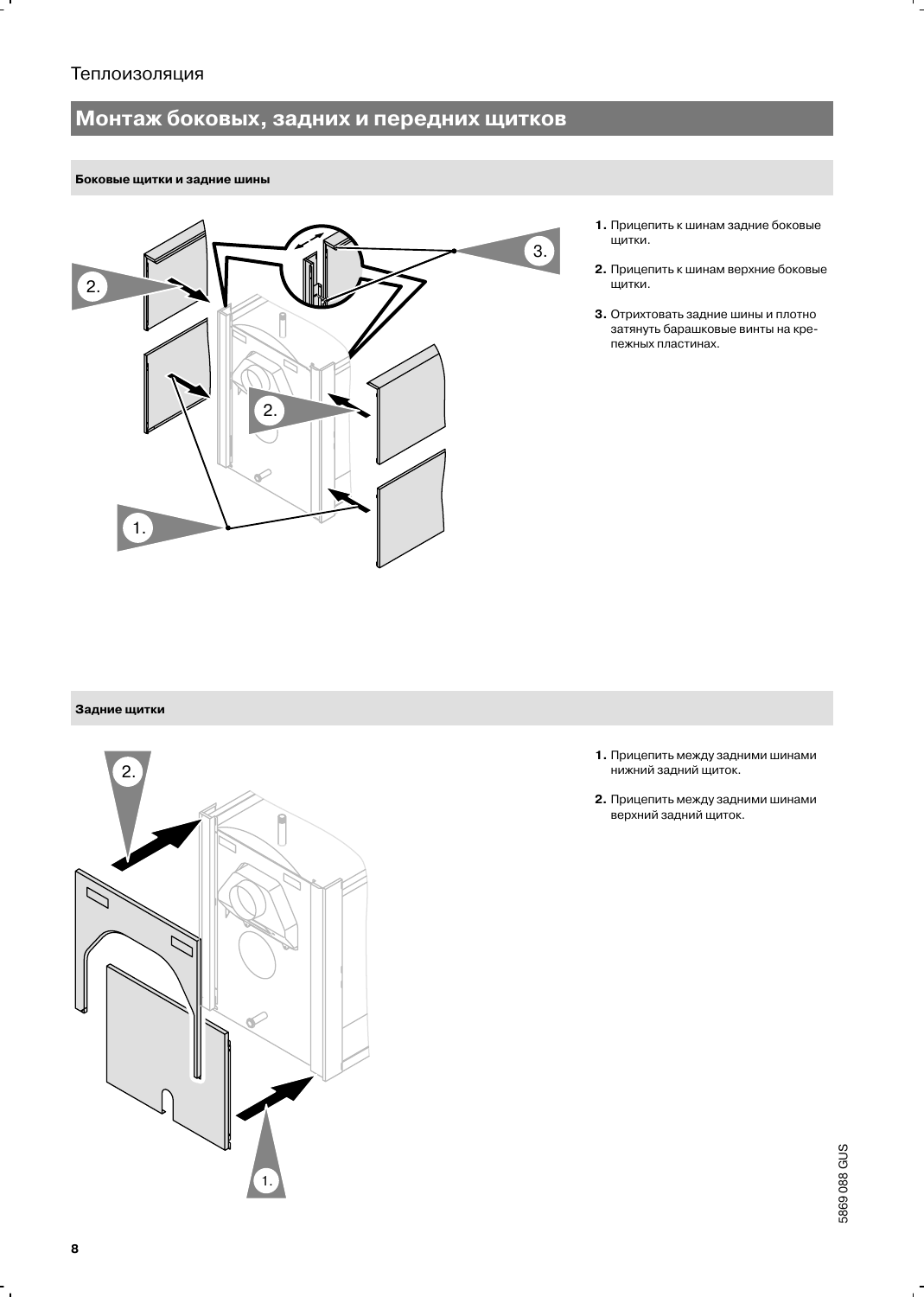# Теплоизоляция

# Монтаж боковых, задних и передних щитков (продолжени)

#### Передние щитки



- 1. Самонарезающими винтами В  $3,9 \times 9,5$ привинтить верхний передний щиток к боковым щиткам и шинам.
- **2.** Самонарезающими винтами В  $3,9 \times 9,5$ привинтить нижний передний щиток к шинам.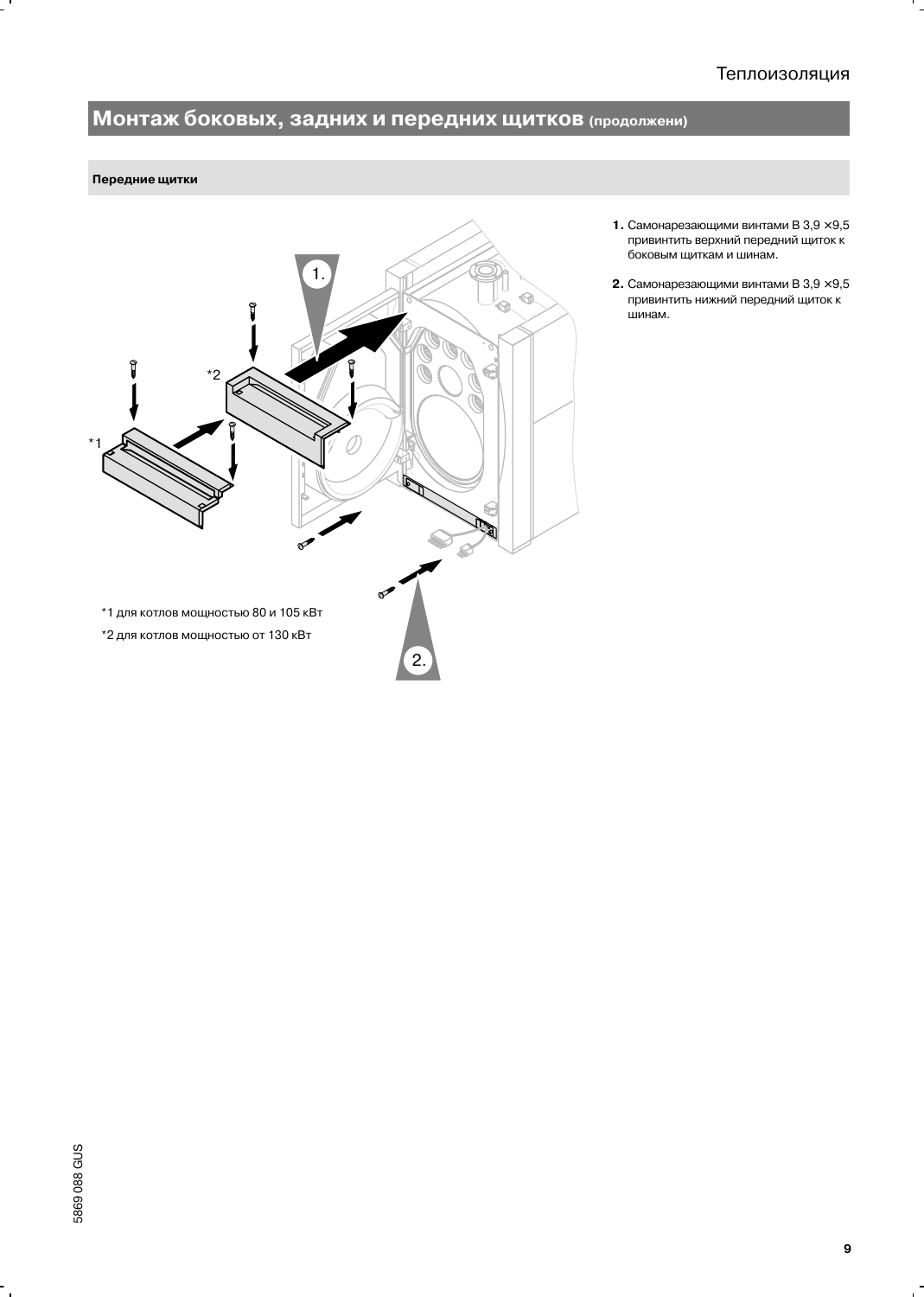# Подготовка монтажа контроллера





#### ∆ Осторожно!

Не допускать изгиба капилляров; в противном случае не обеспечивается надлежащая работа чувствительных элементов.

- 1. Вставить в передний щиток заднюю часть контроллера крючками вниз.
- **2.** Самонарезающими винтами В  $3.9 \times 30$ (находятся в отдельной упаковке контроллера) привинтить заднюю часть контроллера к переднему щитку.
- 3. Вставить в контроллер кодирующий штекер (находится в прилагаемой к изделию упаковке).



погружную гильзу.

- 4. Пропустить капиллярные трубки сквозь отверстие в переднем щитке
- 5. Как можно дальше продвинуть в погружную гильзу датчик температуры котловой воды (прилагается к контроллеру).

и как можно дальше продвинуть в

- 6. Как можно дальше продвинуть в погружную гильзу датчик температуры TSA (прилагается к контроллеру).
- 7. Пропустить сквозь отверстие в переднем шитке и через контроллер сзади вперед кабели от датчика температуры котловой воды и датчика температуры TSA, а также кабели горелки.
- 8. Разгрузить от натяжения кабели горелки в нижнем переднем щитке.
- 9. Пропустить все внешние кабели сквозь отверстия в заднем и переднем щитках вперед в полость для подключения кабелей к контроллеру.

Инструкция по монтажу контроллера котлового контура

10. Для водогрейных котлов мощностью 80 и 105 кВт: Зафиксировать декоративную

крышку отбортовкой слева между шинами.

#### Для водогрейных котлов мощностью от 130 кВт:

Зафиксировать декоративную крышку отбортовкой слева в выемке переднего щитка.

11. Вставить в декоративную крышку логотип Vitoplex (находится в прилагаемой к изделию упаковке).

5869 088 GUS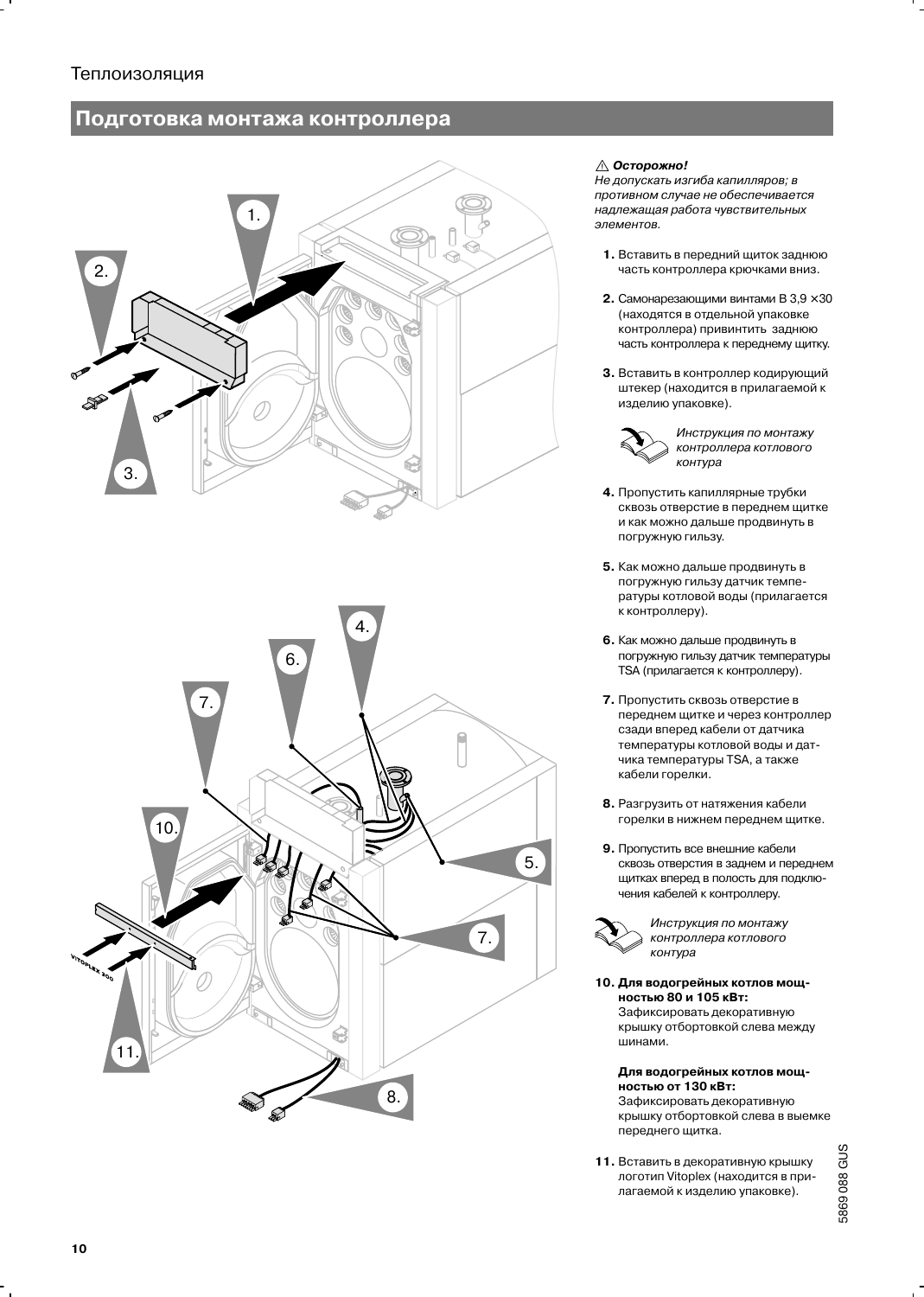# Монтаж верхних щитков



- 1. Уложить верхний левый шиток на боковой и передний щитки.
- 2. Верхний правый щиток приложить к левому верхнему щитку и привинтить самонарезающими винтами В  $3.9 \times 30$ к верхнему переднему и верхнему заднему щиткам.
- 3. С доступной стороны приклеить к переднему боковому щитку фирменную табличку.

#### Указание!

Перед приклеиванием фирменной таблички проверить соответствие указанного на фирменной табличке заводского номера заводскому номеру, выбитому на задней стенке котлового блока.

При замене бокового щитка с приклееной фирменной табличкой просим заказать на заводе новую фирменную табличку с указанием заводского номера.

# Выполнение подключений со стороны газохода



Инструкция по монтажу Vitoair

1. Кратчайшим путем соединить патрубок отходящих газов трубами газохода с дымовой трубой, создав легкий подъем. Избегать при этом образования резких изгибов. Наружный диаметр трубы газохода при мощности котла: 80 и 105 кВт .... 180 мм

| 130 – 285 кВт ……………………… 200 мм  |  |
|---------------------------------|--|
| 345 – 460 кВт ………………………… 250 мм |  |

- 2. Измерительное отверстие  $\textcircled{A}$  (диаметром ок.10 мм) расположить за патрубком отходящих газов на расстоянии, равном двух-трехкратному диаметру трубы газохода.
- 3. Уплотнить трубу газохода.

#### Указание!

Места соединения трубы газохода должны быть газонепроницаемыми.

4. Теплоизолировать трубу газохода.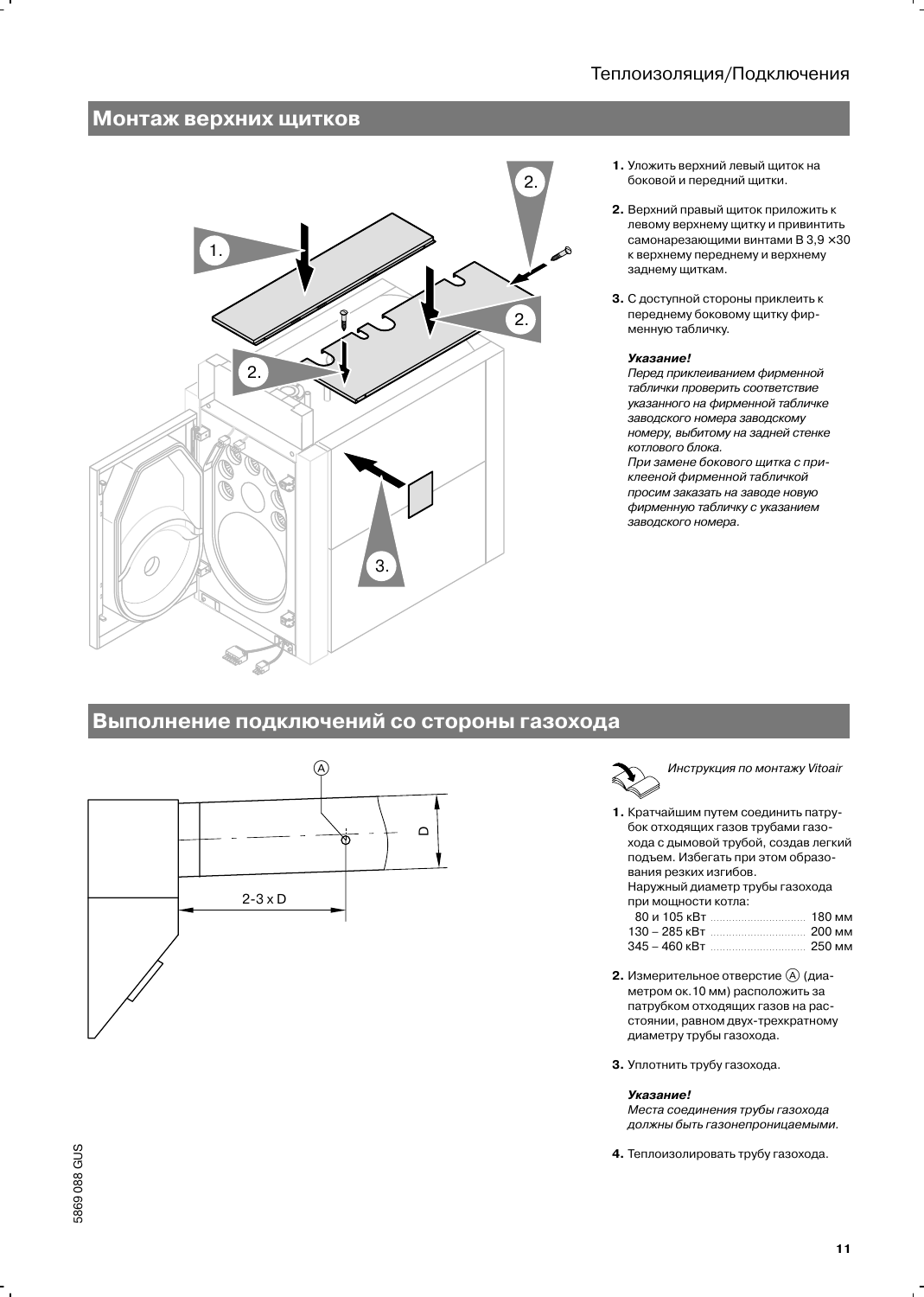# Подключения

# Выполнение подключений со стороны греющего контура



#### $80 - 345$  KBT



405 и 460 кВт

| (A)  Обратный трубопровод / (E) подающий трубопровод   для   80 – 170 кВт:  Ду   65 |
|-------------------------------------------------------------------------------------|
| для 225 – 345 кВт: Ду 80                                                            |
|                                                                                     |
|                                                                                     |
|                                                                                     |
| (D) Датчик температуры котловой воды                                                |
| (F) Муфта для контроллера заполнения котлового блока  от 405 кВт  R 2               |
| (G) Муфта для устройства ограничения максимального давления  от 405 кВт  R 1/2      |
| (H) Подключение аварийной линии (предохранительный клапан)  см. стр. 13             |
| R11/4                                                                               |
|                                                                                     |

# ∆ Осторожно!

Открывать подключения со стороны греющего контура только после того как из котла будет стравлено давление.

#### Указание!

Водогрейный котел может использоваться только для систем водяного отопления с принудительной циркуляцией.

Все трубопроводные присоединения выполнить ненагруженными и безмоментными.

- 1. Тщательно промыть отопительную установку (особенно при подсоединении котла к существующей отопительной установке).
- 2. Выполнить присоединения линий. Не подключать к патрубкам подсоединения аварийной линии потребителей тепла.

#### Указание!

Для отопительных контуров без смесителя мы рекомендуем установить в подающей магистрали отопительной системы обратный клапан в качестве гравитационного тормоза. Это позволит предотвратить во время приоритетного включения контура ГВС и при работе в летних условиях неконтролируемое (вызываемое естественной циркуляцией) поступление в отопительную систему тепла.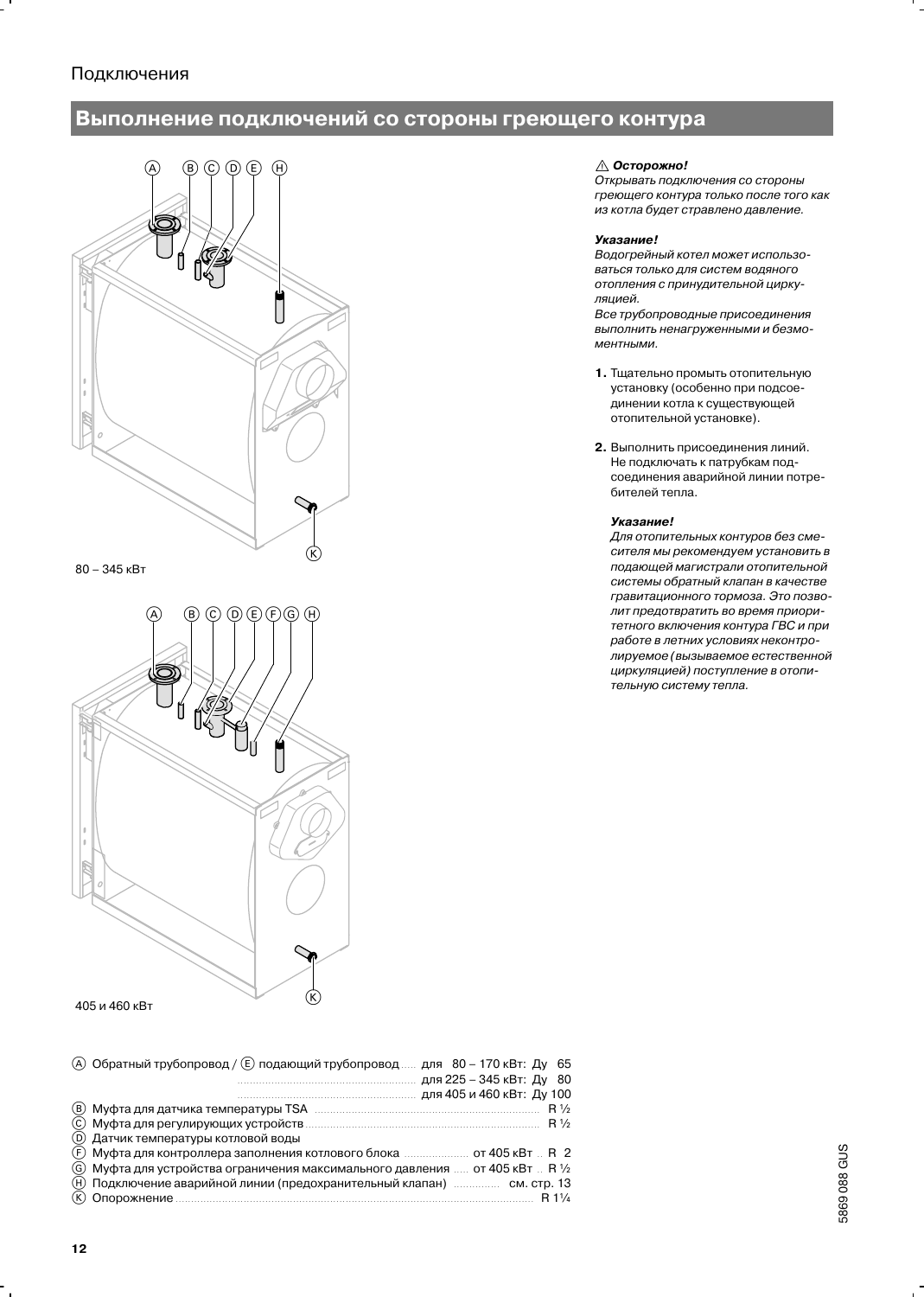### Выполнение подключения аварийной линии и контроль герметичности



Инструкция по монтажу группы безопасности

1. Выполнить подключение аварийной линии

| Подключение аварийной линии для                |  |  |  |  |  |  |
|------------------------------------------------|--|--|--|--|--|--|
| КОТЛОВ МОЩНОСТЬЮ                               |  |  |  |  |  |  |
| $80 - 285$ KBT R 1 <sup>1</sup> / <sub>4</sub> |  |  |  |  |  |  |
|                                                |  |  |  |  |  |  |

#### ∆ Указания по технике безопасности!

Все трубопроводные присоединения выполнить ненагруженными и безмоментными.

Водогрейные котлы необходимо снабдить предохранительным клапаном, прошедшим конструктивные испытания и маркированным в соответствии с TRD 721 и в зависимости от исполнения **УСТАНОВКИ** 

Соединительная линия между водогрейным котлом и предохранительным клапаном не должна перекрываться. Не допускается встраивать в нее насосы, арматуру или сужать ее диаметр. Для водогрейных котлов мощностью более 350 кВт в непосредственной близости от предохранительного клапана необходимо установить сепаратор паровой/жидкой фазы с выпускной и СЛИВНОЙ ЛИНИЯМИ.

Выпускная линия должна выходить в атмосферу. Следить за тем, чтобы выходящий пар не подвергал опасности люлей.

Выхолное отверстие выпускной линии должно быть расположено таким образом, чтобы выходящая из предохранительного клапана вода отводилась, не подвергая опасности людей, и с возможностью наблюдения.

#### Устройство контроля заполненности котлового блока водой

Испытаниями доказано, что котлы мощностью до 345 кВт при недостаточной заполненности котлового блока водой отвечают требованиям к безопасности, предъявляемым согласно DIN 4751-2. Водогрейные котлы мощностью от 405 кВт необходимо оснащать устройством контроля заполненности котлового блока водой.

#### Пусковая схема Therm-Control

Подмешивающий насос комплекта подмешивающего устройства обычно не нужен.

Во время пуска, например, при вводе в эксплуатацию, после отключения на ночь и/или на выходные, необходимо лишь обеспечить, чтобы расход теплоносителя через греющий контур дросселировался контроллером котлового контура или циркуляционными насосами (ступени частоты вращения) не менее чем на 50 % (в многокотельных установках не менее чем на 50 % наименее мощного водогрейного котла). Контроллеры котлового контура или циркуляционные насосы получают управляющий импульс от датчика температуры TSA, имеющего постоянную заводскую настройку. Дополнительные сведения о пусковой схеме Therm-Control см. в Инструкции по проектированию. Монтаж см. в отдельной Инструкции по монтажу.

2. Проверить герметичность подключений со стороны греющего контура.

Доп. изб. рабочее давление ...... 4 бар Испытательное избыточное 6,28 бар 

#### Указание!

В случае ущерба, понесенного из-за превышения испытательного избыточного давления, гарантия не предоставляется.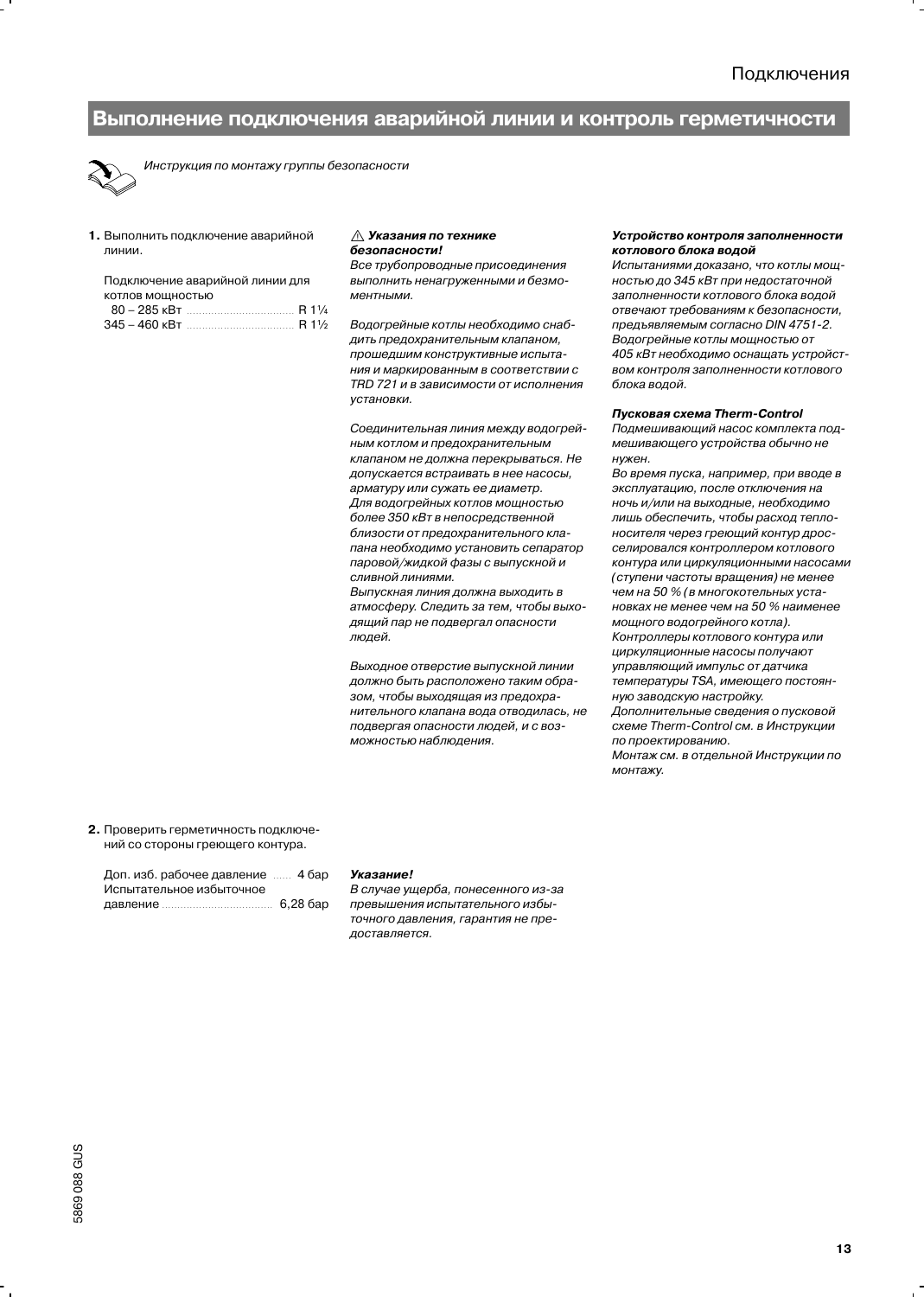# Монтаж горелки

Монтаж горелки см. в отдельной документации по горелке.

#### Для водогрейных котлов мощностью до 130 кВт:

Окружность крепежных отверстий горелки, крепежные отверстия горелки и отверстие ввода трубы горелки отвечают DIN EN 226.

#### Для водогрейных котлов мощностью от 170 кВт:

Окружность крепежных отверстий горелки, крепежные отверстия горелки и отверстие ввода трубы горелки отвечают DIN EN 303-1.

Труба горелки должна выступать из теплоизоляции установочной плиты для горелки.

Если предусмотрено использовать горелку с более короткой головкой, необходимо доказать бесперебойную работу такой горелки.

- В случае отклонения размеров подогнать плиту горелки к горелке.
- При отклонении размеров расширить вырез в теплоизоляции установочной плиты для горелки по диаметру трубы горелки.
- После монтажа горелки уплотнить кольцевой зазор между трубой горелки и теплоизоляционным блоком при помощи жаростойкого теплоизоляционного материала.

### Топлива

#### Для жидкотопливной горелки:

Легкое котельное топливо EL по DIN 51603.

#### Для газовой горелки:

Природный и сжиженный газ согласно рабочему листку G 260/I и II Немецкого общества специалистов по газу и воде или местным предписаниям.

# Монтаж смотрового стекла камеры сгорания

Поставленным в комплекте пластиковым шлангом соединить контрольную трубку с вентиляторной частью горелки (отверстие для измерения статического давления на горелке).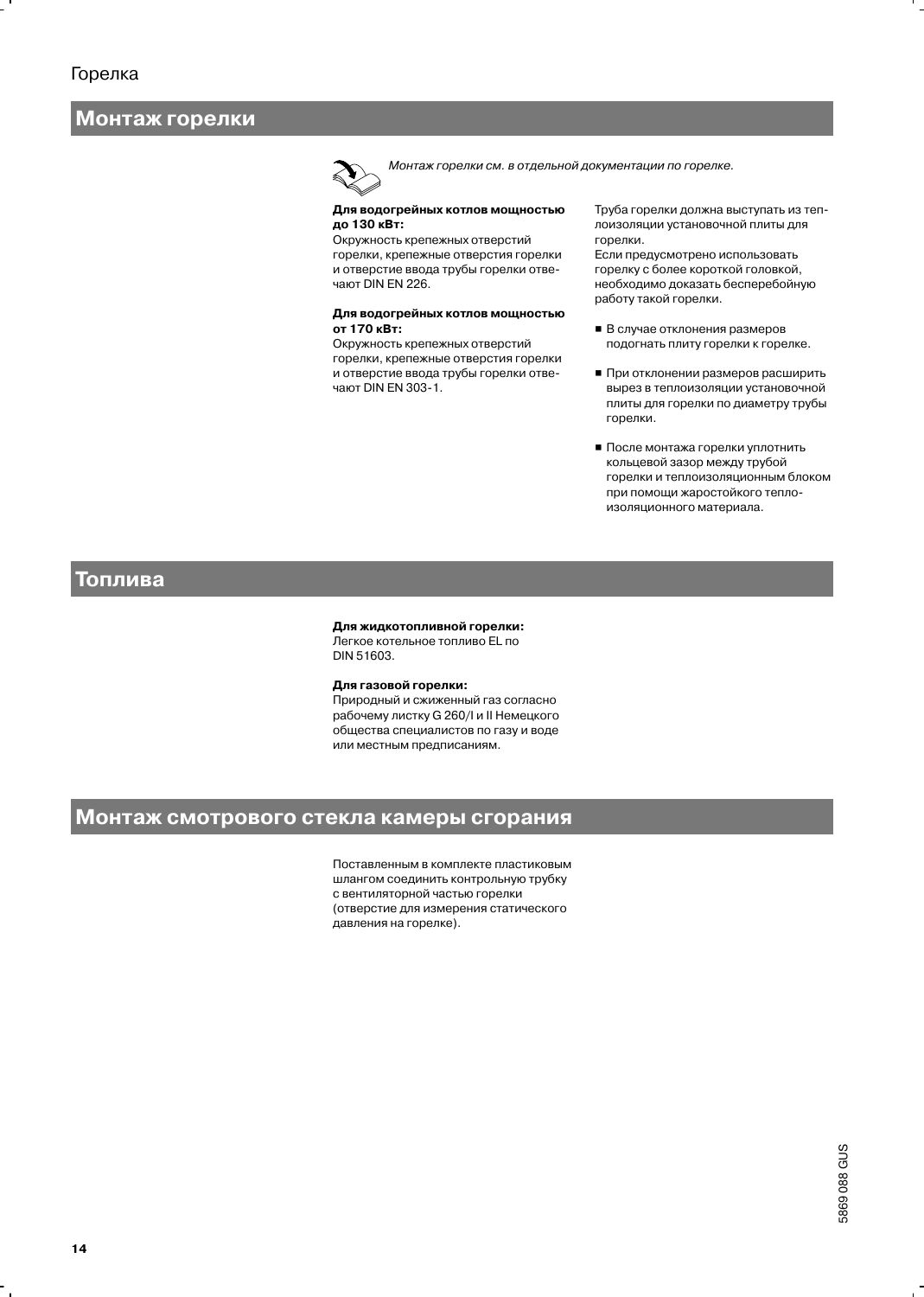# Настройка горелки



Настройку горелки см. в отдельной документации по горелке.

Настроить максимальный расход жидкого или газообразного горючего горелки на указанную номинальную тепловую мощность котла.

| Номинальная<br>тепловая мощность<br>кВт | Сопротивление со<br>стороны топочных<br>газов<br>Па | мбар |
|-----------------------------------------|-----------------------------------------------------|------|
| 80                                      | 45                                                  | 0.45 |
| 105                                     | 60                                                  | 0,60 |
| 130                                     | 65                                                  | 0.65 |
| 170                                     | 90                                                  | 0,90 |
| 225                                     | 120                                                 | 1,20 |
| 285                                     | 180                                                 | 1,80 |
| 345                                     | 200                                                 | 2,00 |
| 405                                     | 220                                                 | 2,20 |
| 460                                     | 250                                                 | 2,50 |

Для защиты от низкотемпературной коррозии 2-я ступень горелки (полная тепловая мощность) должна быть настроена на номинальную тепловую мощность водогрейного котла, и ее нельзя выключать даже в летний период (2-я ступень горелки должна постоянно находиться в дежурном режиме).

#### Двухступенчатая горелка

Режим программируемой и погодозависимой теплогенерации с переменной температурой теплоносителя (Vitoplex 300 c Vitotronic 200 GW1 или Vitotronic 300 GW2):

Для защиты от низкотемпературной коррозии необходимо настроить следующую минимальную тепловую мощность на ступени базовой нагрузки:

| Номинальная<br>тепловая мощность | Настраиваемая<br>минимальная<br>тепловая мощ-<br>ность<br>(1-я ступень |
|----------------------------------|------------------------------------------------------------------------|
|                                  | горелки)                                                               |
| кВт                              | кВт                                                                    |
| 80                               | 48                                                                     |
| 105                              | 63                                                                     |
| 130                              | 78                                                                     |
| 170                              | 102                                                                    |
| 225                              | 135                                                                    |
| 285                              | 171                                                                    |
| 345                              | 207                                                                    |
| 405                              | 243                                                                    |
| 460                              | 276                                                                    |

Модулируемая горелка

Минимальная температура котловой воды составляет: при работе на жидком горючем 50 °С, при работе на газе 60 °С. Комплект подмешивающего устройства необходимо настроить на минимальное значение 45 °С.

При этом учитывать, что конструкция дымовой трубы должна допускать работу при устанавливающихся низких температурах отходящих газов.

На ступени базовой нагрузки необходимо поддерживать минимальную температуру отходящих газов, значение которой зависит от конструкции дымовой трубы.

#### Работа с постоянной температурой подающей магистрали

(Vitoplex 300 c Vitotronic 100 GC1):

Настроить минимальную тепловую мощность для базовой ступени нагрузки в соответствии с пропорциями дымовой трубы.